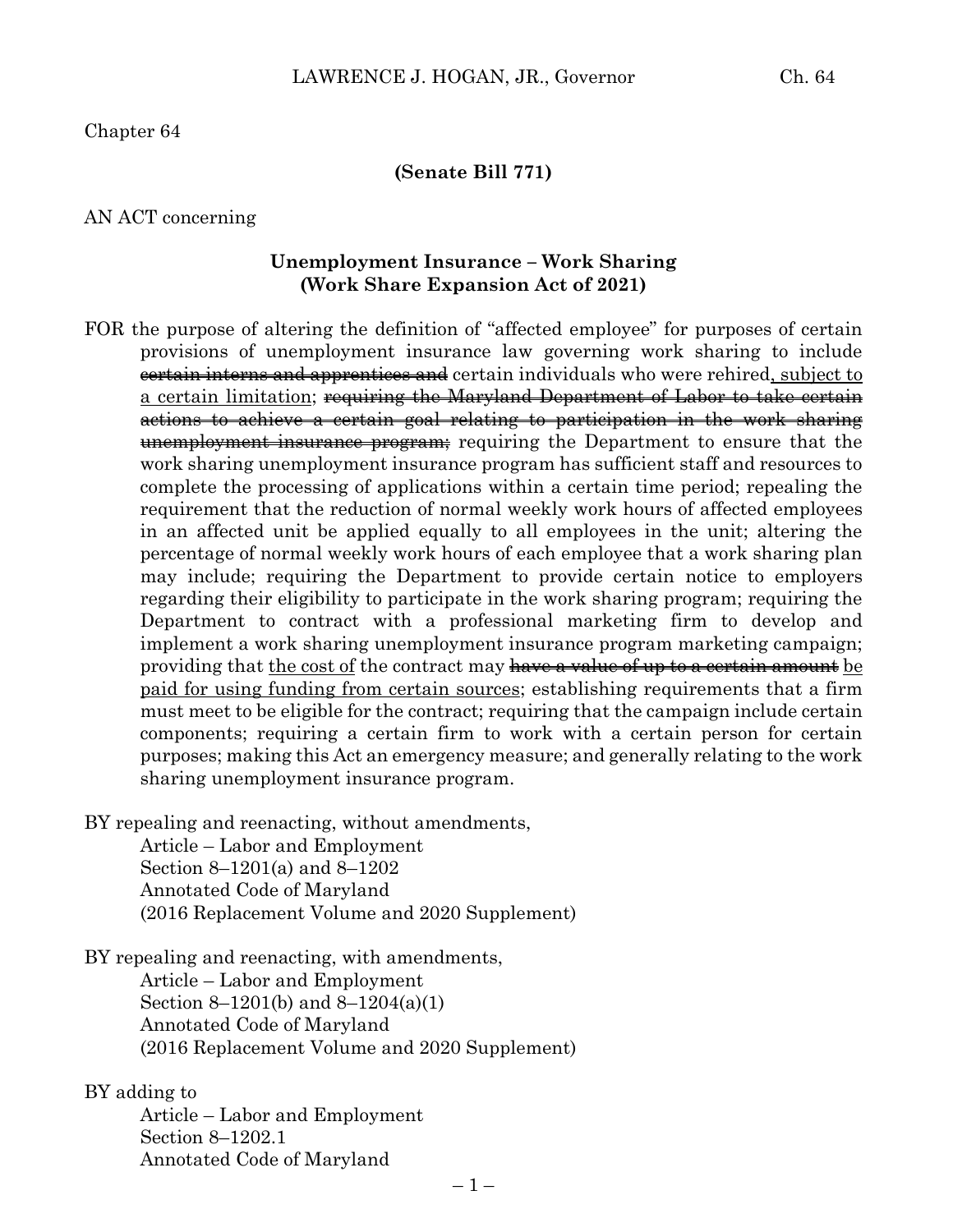# (2016 Replacement Volume and 2020 Supplement)

SECTION 1. BE IT ENACTED BY THE GENERAL ASSEMBLY OF MARYLAND, That the Laws of Maryland read as follows:

## **Article – Labor and Employment**

8–1201.

(a) In this subtitle the following words have the meanings indicated.

(b) "Affected employee" means an individual to whom an approved work sharing plan applies, **AND WHO:**

**(1) WAS** hired on a full–time basis **[**or**],** as a permanent part–time worker, **OR AS A PAID INTERN OR APPRENTICE,** who has been continuously on the payroll of an affected unit for at least 3 months immediately before the employing unit submits a work sharing plan**; OR**

# **(2) IS REHIRED BY AN AFFECTED UNIT FOLLOWING A TEMPORARY CLOSURE OR LAYOFF DUE TO THE COVID–19 PANDEMIC, SUBJECT TO FLEXIBILITY FOR NONCONTINUOUS EMPLOYMENT PROVIDED UNDER FEDERAL GUIDANCE**.

8–1202.

(a) The work sharing unemployment insurance program seeks to:

(1) preserve the jobs of employees and the work force of an employer during periods of lowered economic activity by reduction in work hours or workdays rather than by a layoff of some employees while other employees continue their normal weekly work hours or workdays; and

(2) ameliorate the adverse effect of reduction in business activity by providing benefits for the part of the normal weekly work hours or workdays in which an employee does not work.

(b) The work sharing unemployment insurance program is not intended to subsidize:

(1) normal or expected fluctuations in economic activity that are an inherent part of an industry or occupation; or

(2) an employer's usual operation on a long–term basis.

**8–1202.1.**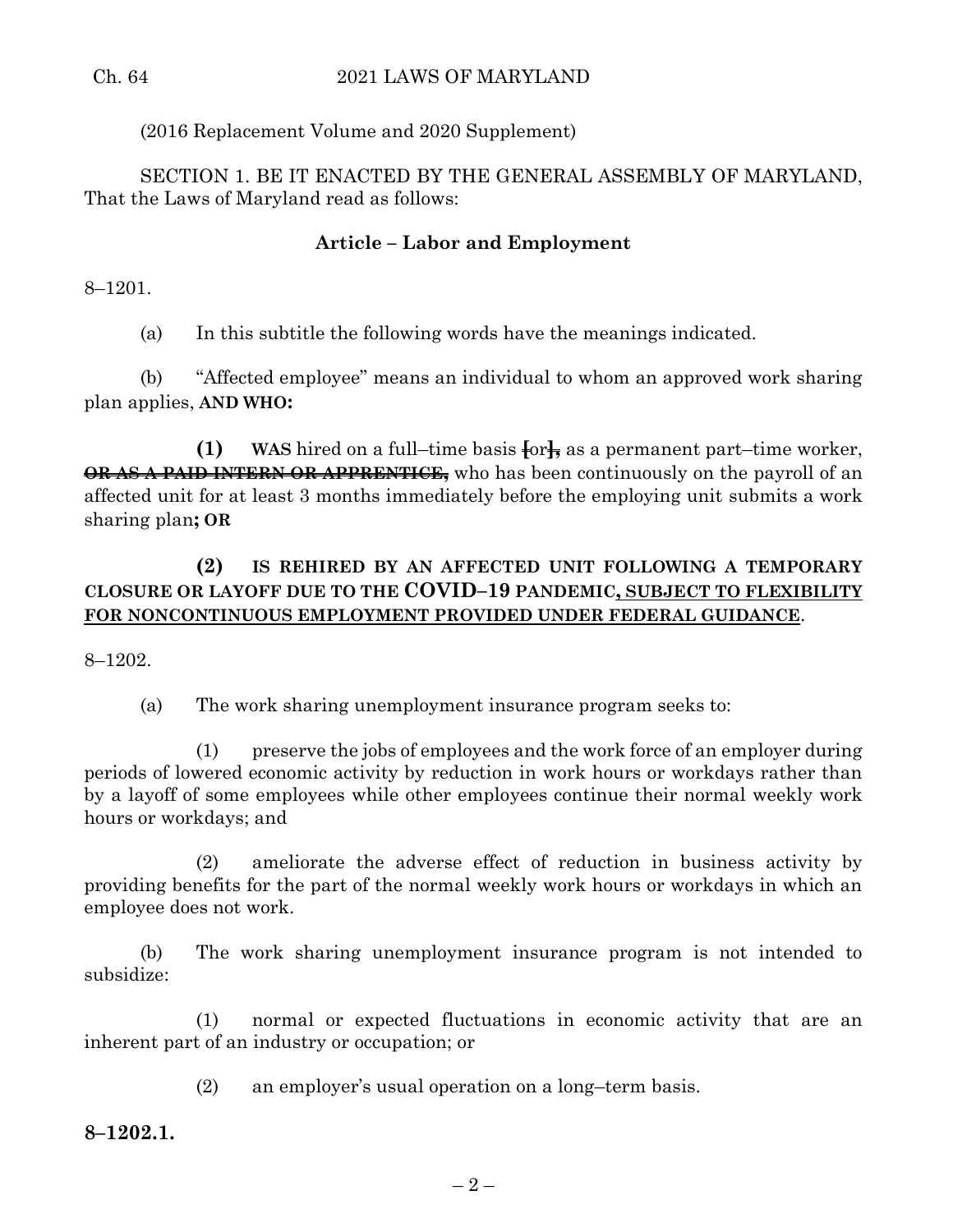### **(A) THE DEPARTMENT SHALL UNDERTAKE ANY ACTIONS NECESSARY TO ACHIEVE THE GOAL OF HAVING 4% WORK SHARING CLAIMS AS A PERCENTAGE OF TOTAL UNEMPLOYMENT CLAIMS BY JUNE 1, 2021.**

**(B) THE DEPARTMENT SHALL ENSURE THAT THE WORK SHARING UNEMPLOYMENT INSURANCE PROGRAM HAS SUFFICIENT STAFF AND RESOURCES TO COMPLETE THE PROCESSING OF AN A COMPLETE APPLICATION WITHIN 10 DAYS AFTER RECEIPT.**

8–1204.

(a) Except as provided in subsection (b) of this section, the Secretary shall approve a work sharing plan that meets the following requirements:

- (1) a work sharing plan shall:
	- (i) identify the affected unit;

(ii) identify each employee in the affected unit by name, Social Security number, normal weekly work hours, and any other information that the Secretary requires;

(iii) specify the requested start date of the work sharing plan that, unless waived by the Secretary for good cause, shall begin on a Sunday no earlier than 7 days after the plan is submitted and an expiration date that is not more than 6 months after the effective date of the work sharing plan;

(iv) provide for reduction of normal weekly work hours of affected employees in each affected unit which shall be**[**:

1. applied equally to all employees in the affected unit for all weeks of the plan unless waived by the Secretary for good cause; and

2.**]** at least **[**20%**] 10%** but not more than **[**50%**] 60%** of the normal weekly work hours of each employee;

(v) identify any week during the term of the plan for which the employer regularly provides no work for its employees;

(vi) specify the effect that work sharing will have on the fringe benefits of each employee in the affected unit including:

- 1. holiday and vacation pay;
- 2. sick leave; and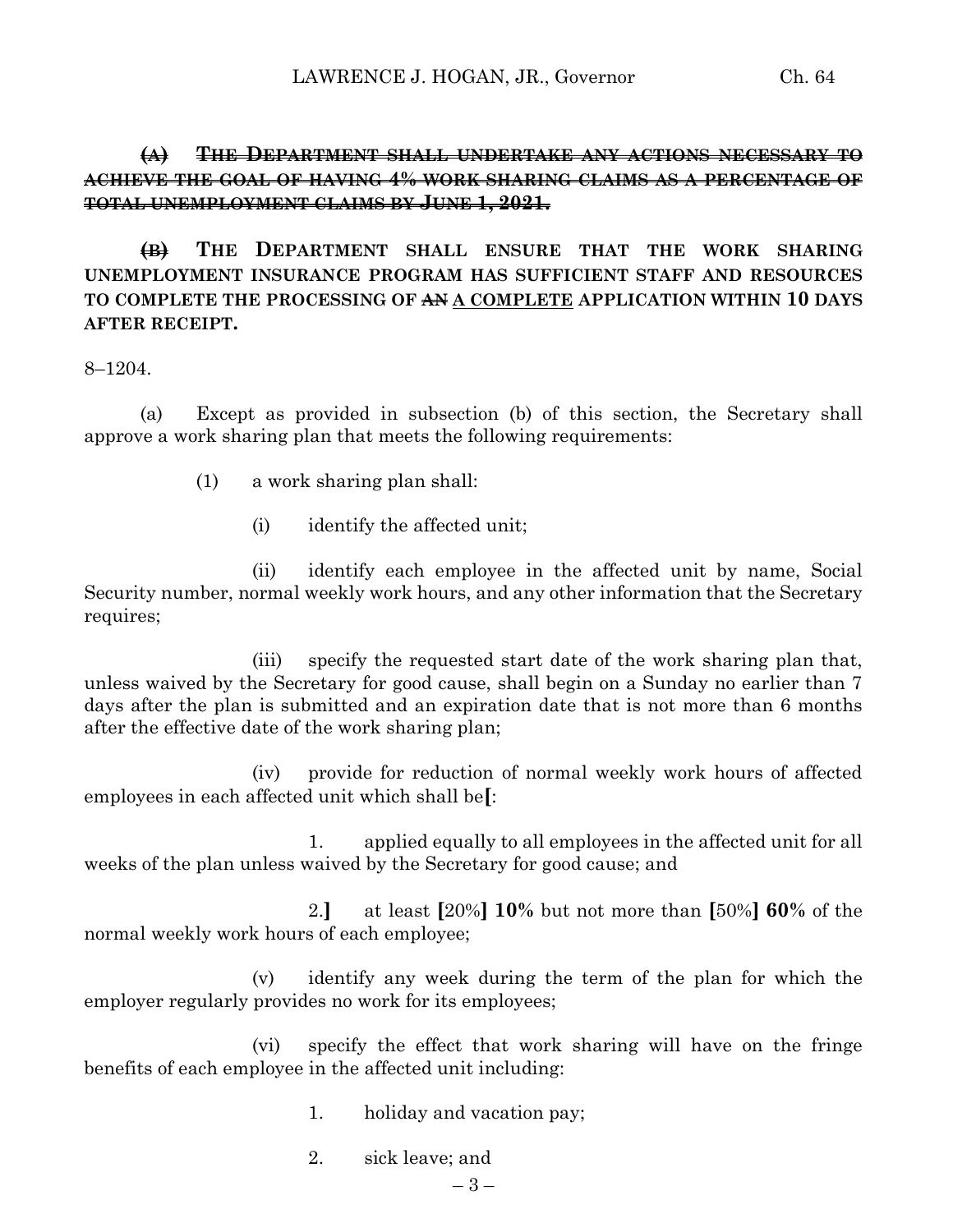3. similar advantages;

(vii) include an estimate of the number of employees who would be laid off in the absence of the plan and the aggregate normal weekly work hours for those employees that must be equivalent to the aggregate hours reduced under the work sharing plan;

(viii) include a brief description of the circumstances requiring the use of work sharing to avoid layoffs;

(ix) contain the employer's certification that:

1. each affected employee has been continuously on the payroll of the employing unit for 3 months immediately before the date on which the employing unit or employer association submits the work sharing plan;

2. the total reduction in normal weekly work hours under the work sharing plan is instead of temporary or permanent layoffs, or both, that would have affected at least one employee and that would have resulted in an equivalent reduction in work hours;

3. participation in the plan and its implementation is consistent with the employer's obligations under applicable federal and State law;

4. the employer will not hire new employees in, or transfer employees to, the affected unit while the plan is in effect;

5. the work sharing plan will not serve as a subsidy of temporary or intermittent employment; and

6. health benefits and retirement benefits, if any, provided to any employee whose usual weekly work hours are reduced under the work sharing plan will continue to be provided:

A. to each employee participating in the work sharing plan under the same terms and conditions as though the usual weekly work hours of the employee had not been reduced; or

B. to the same extent as other employees not participating in the program; and

 $(x)$  1. contain the written approval of the collective bargaining agent for each collective bargaining agreement that covers any affected employee in the affected unit; and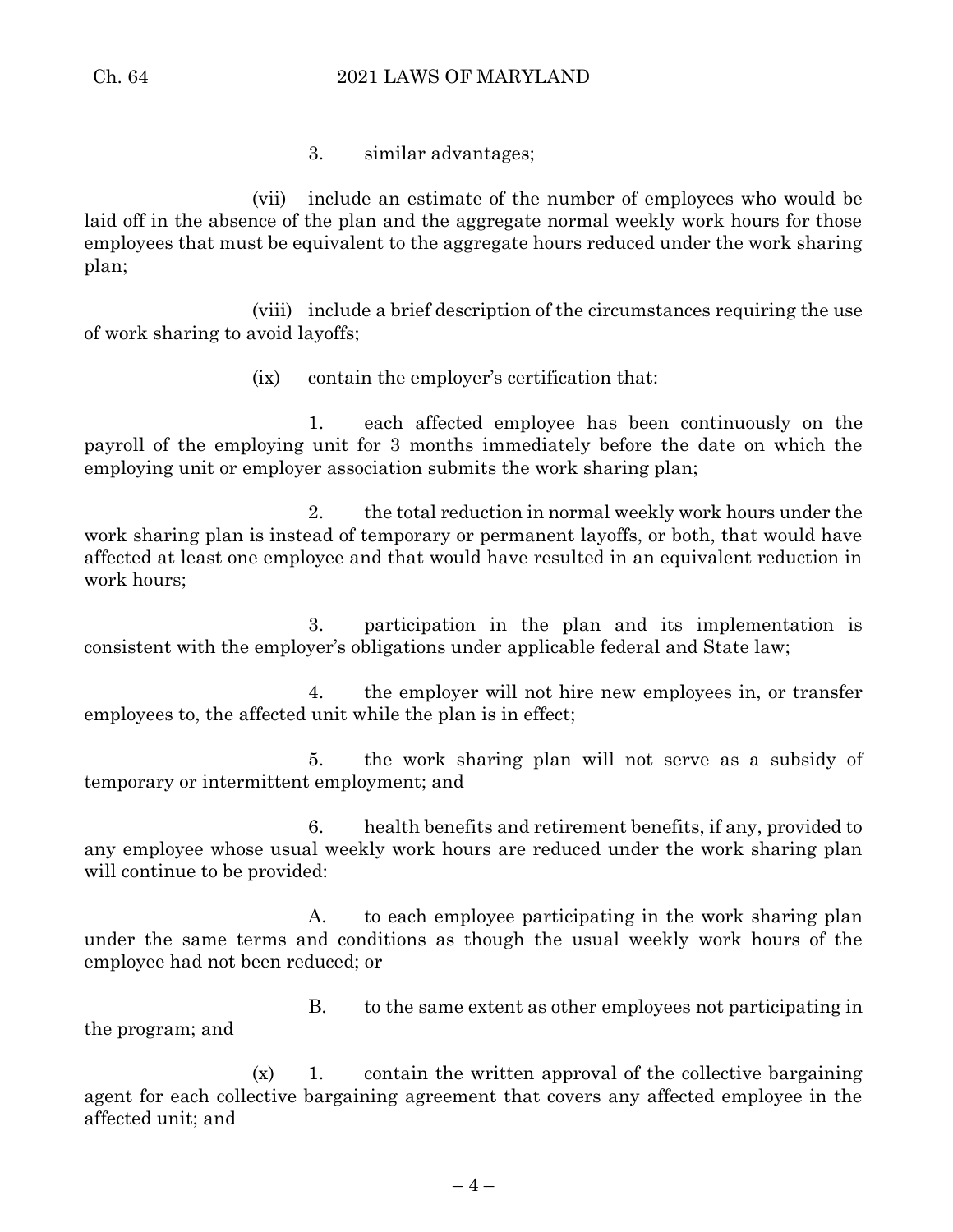2. for any affected employee not covered by a collective bargaining agreement:

A. describe how notice of the plan will be provided to employees who will be subject to the plan; or

B. if advance notice to employees subject to the plan is not feasible, provide a detailed explanation as to why advance notice is not feasible.

SECTION 2. AND BE IT FURTHER ENACTED, That:

(a) Within 30 days after this Act takes effect, the Department shall send a notice to all employers on record as having paid unemployment insurance taxes in the State during the immediately preceding year:

(1) informing them of their eligibility to participate in the work sharing unemployment insurance program; and

(2) advising them how to contact the Department to participate in the work sharing unemployment insurance program.

(b) (1) In order to further the goals of the work sharing unemployment insurance program, the Department shall contract with a professional marketing and communications firm to develop and implement a work sharing unemployment insurance program marketing campaign.

(2) The cost of the contract for services may have a value of up to  $$500,000$ be paid for using funding from:

(i) Chapter 39 of the Acts of the General Assembly of 2021 for purposes consistent with Section 9(f)(23) of Chapter 39;

- (ii) the federal government; or
- (iii) any other source.

(3) To be eligible for the contract, a marketing and communications firm must demonstrate that the firm has:

(i) previously demonstrated success in at least three statewide communications campaigns; and

(ii) connections within the Maryland business community sufficient to successfully complete the marketing campaign.

(c) The marketing campaign shall include: